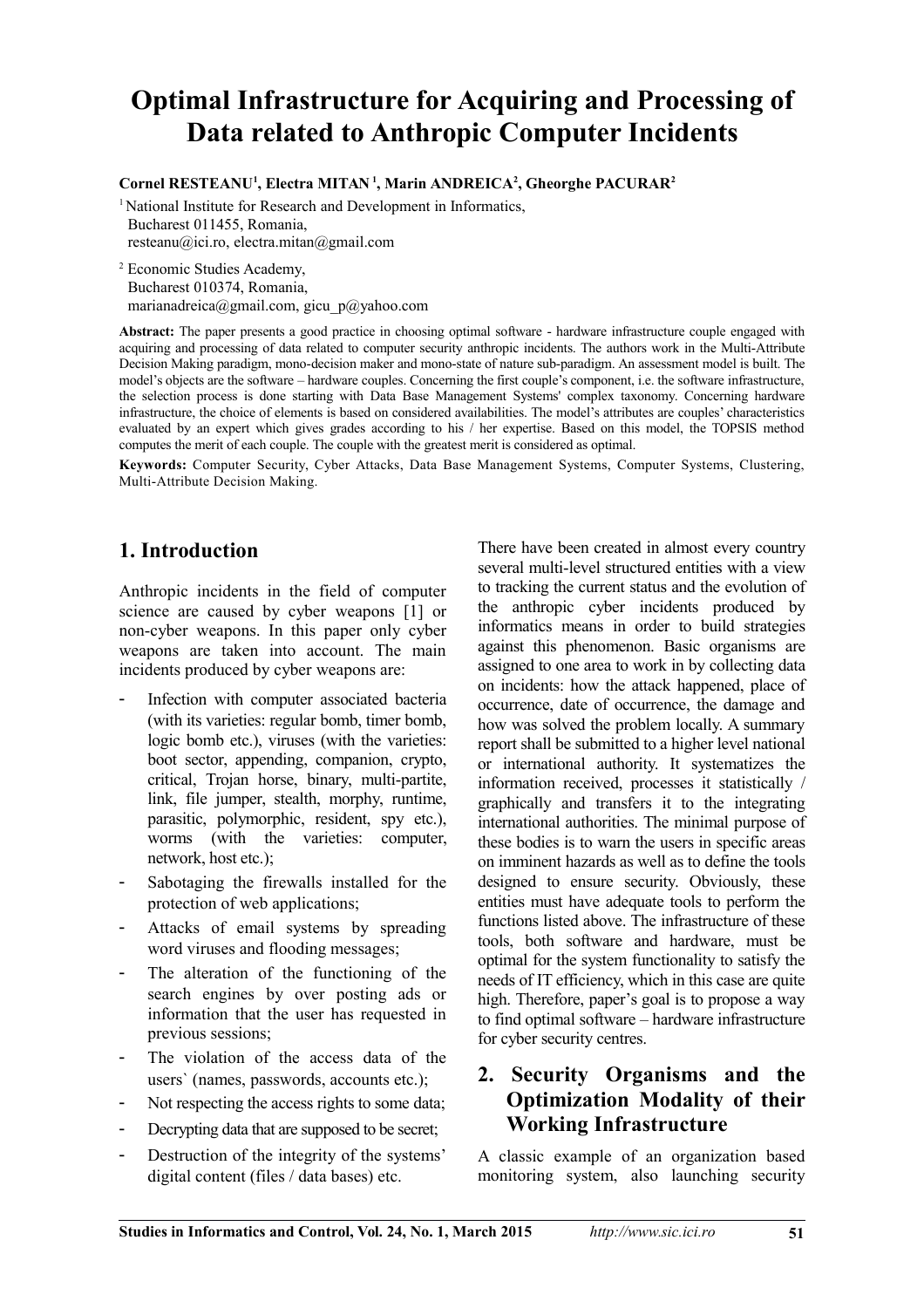policies, is the NCNMER / RoEduNet agency (National Computer Network Management for Education and Research) that "administrates and develops the RoEduNet network and provides data communication services for research and academic institutions at all levels in Romania". An example of an intermediate body is TERENA (Trans-European Research and Education Networking Association) meaning "association for education and research networks in Europe, which provides the framework in which they innovate and develop technologies for changing knowledge, infrastructure and Internet access services used by the research and education communities safely". An example of an international integrator body is the agency ENISA (European Network and Information Security Agency) which is "the association responsible for IT security activities within the European Union, defining and promoting IT security standards in Europe". The most prominent organisms of Information Security are structured by NATO and they have correspondence on national level, for example ORNISS and CERT, due to the integration in Euro-Atlantic structures.

According to the methodology of mathematical modeling, when is needed an optimum over a multitude of homogeneous entities, independent of each other, carrying more observable, measurable or computable characteristics, one proceeds as follows:

- One examines the associated entities and their characteristics, specifying the purpose of the mathematical model;
- Considering, on the entities set, the possible features as generators of equivalence relations, provides a comprehensive taxonomy of it [2, 3];
- Using the set of classifications offered by taxonomy, it associates for each entity a class to which it belongs;
- All entities, from all classes, subject to the optimization but inconvenient to the purpose of the proposed mathematical model are removed;
- A model of decision from the theory of Multi- Attribute Decision Making (MADM) is built [4, 5] highlighting the entities and their characteristics and other information necessary for the optimization;
- Over the decision model, there are generated problems which are multiple

solved by applying various optimal choice methods  $[6]$ ;

If the optimum is multiple, for obtaining the global optimal one applies, to the subset of the optimal entities, an optimal procedure based on an extended set of attributes.

For the acquisition and processing of information related to anthropic computer incidents, the optimum software – hardware infrastructure is strictly built by following the methodological instructions above.

## **3. Data Base Management Systems'Taxonomy**

The database is ..a comprehensive collection of information, but non-redundant, in relation to a specific purpose, the information being structured and interconnected to ensure the independence of applications that use them". Databases are structured on three levels: logical, conceptual and physical. Working on the three levels is achieved through so-called Data Base Management Systems (DBMSs). Currently, when talking about a data base its DBMS is considered as well. Therefore, the taxonomy of the DBMSs, necessary to become aware of their characteristics, will be presented in this section. There was no need to obtain a "general taxonomy" which would study the DBMSs making use of concepts such as classes, objects, attributes, relations, functions, restrictions, rules, axioms, events etc, in other words it was not necessary to make an ontological study [7].

Taxonomy is a scientific tool for establishing laws of classification and systematization for areas of reality which present a complex structure. One field in question involves separating its elements into groups and these into sub-groups, the passing 'taxon'  $\rightarrow$  'taxa' being an operation which can be iterated as many times as desired and possible. Switching from one group to subgroups must ensure that the subgroups are unambiguous, mutually exclusive, and their reunion will result in the group from which it started. In the following paragraphs the main clustering of databases will be highlighted.

#### **3.1 Clustering by data distribution**

One of the most important points of view in databases' clustering is the distribution of data and applications. Thus there exist: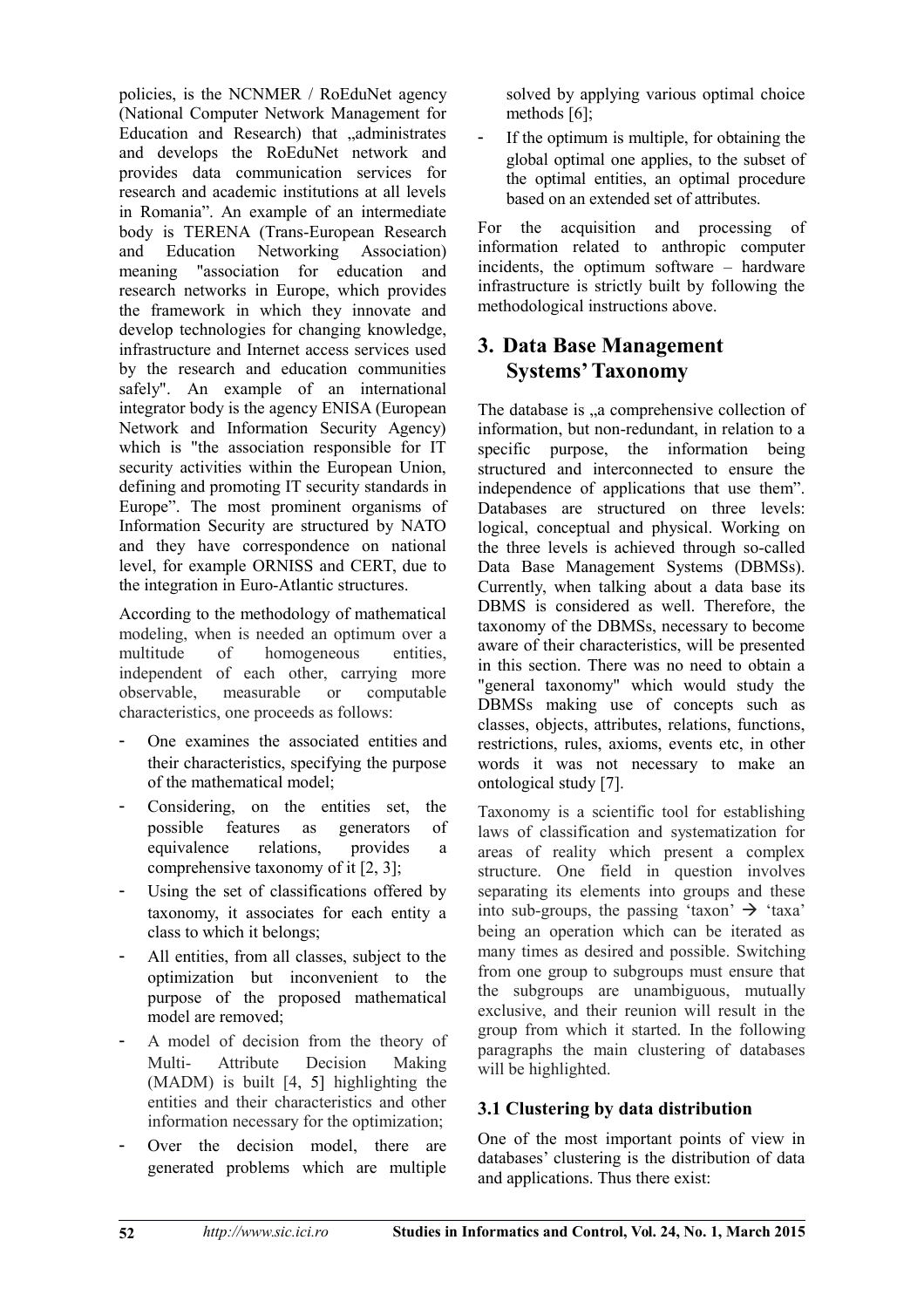- *Centralized databases* are those databases that are hosted by a single computer and all users get information for their applications exclusively on this basis, either in local or remote access;
- *Distributed databases* are those databases that are hosted by multiple nodes (with well-defined geographical addresses) of a computer network, and there is at least one user application that uses data from at least two nodes of the network. These databases are the most efficient but also require the use of synchronization tools and transactions protection under conditions of data logical integrity;
- *Federated databases* are those distributed databases that have a certain structure and hierarchy of the distribution, the simplest hierarchical structure is "star". They consist in a set of independent databases, considered at basic level, working for a higher-level database. Databases from the basic level may cooperate or not with each other. The master database does not reply information from basic level databases, but it processes that complex information for decision making. Federated databases can be managed with the same DBMS and they are called homogeneous, or can be managed with different DBMS and then they are called heterogeneous. Usually they are used when the amount of data to manage and use is high and related to different geographic regions, widely separated from each other;
- *Mobile databases* are actually a special case of distributed databases, indicating that nodes do not have a well defined geographical address. They made their presence felt with the advent of laptops, notebooks and mobile phones.

#### **3.2 Clustering by data structure**

In terms of data structuring, databases fall into two categories:

*Structured databases,* which divide into:

- *Hierarchical databases*, first databases that have emerged after the stage where the files were independent and were managed through File Management System (FMS) of the operating system. These databases are based on models such as the tree, the sequential multi-graph without circuits and lately the n-dimensional hypercube;

- *Relational databases*, inspired by relational algebra, thus benefiting all possible operations with sets (complementary union, intersection, difference, etc.);
- *Object oriented databases*, implements the object-class model that applies to both data structure and the building of data manipulation functions;

#### *Unstructured databases,* which can be:

- *Audio / video databases,* containing audiovisual recordings;
- *Topological databases,* built for Geographic Information Systems (GISs), with specific data structures;
- *Big data databases*, which emerged with the development of the Internet. Although in some regions may contain elements of structure, because of their wide diversity of structure, they are considered unstructured. Instead of the existing data manipulation language, like in the case of databases described above, a technique called "data mining" was developed, which provides the user with the interface to the database and data processing finding. Also, for the data handling, search engines were developed to provide access to digital content even to people without computer knowledge.

#### **3.3 Clustering by the users number**

Taking into account the number of users, databases can be:

- *Single-User Database,* the single-user feature is given by the fact that at some point in the operation of the database, there is a single user. Although outdated, the single-user feature is essential in certain cases where updates and processing operations must be staggered in time so that a user must wait for the session of another user's work*;*
- *Multi-user database*, the multi-user feature is given by the fact that at the same moment, in the operation of the database, there are more users.

#### **3.4 Clustering by size**

This clustering has undergone significant changes over time. Both software and hardware resources have been developed at a sustained pace and users have developed and used applications increasingly significant in terms of size and complexity. Usually this classification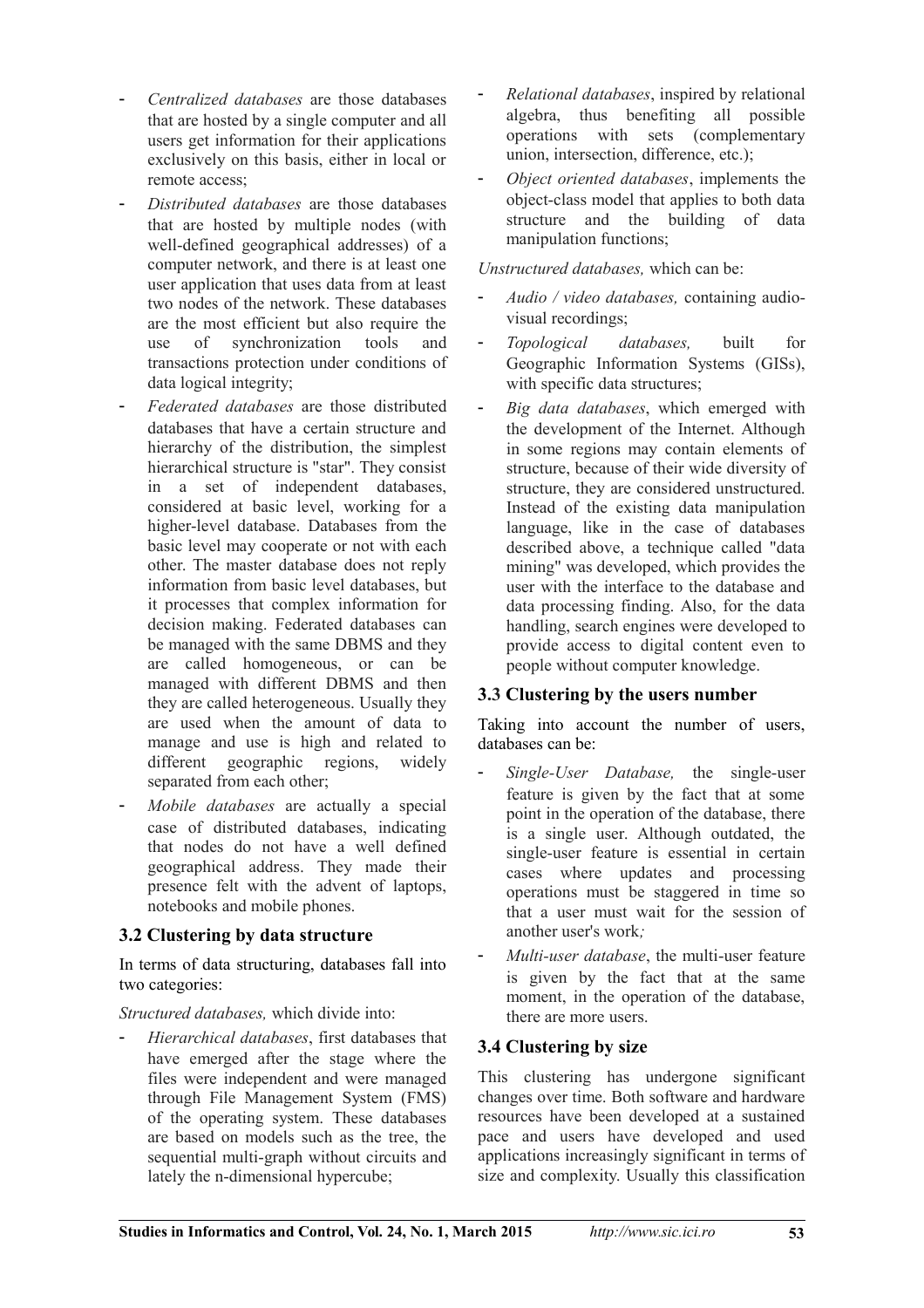takes more into account the digital content of databases, but the DBMS capabilities are also considered sometimes so that it may manage large databases. The new classification outlines four categories of databases:

- *Small and medium databases,* are usually the single-user and multi-user databases developed for and implemented on micro or mini-computers;
- *Big and very Big databases* are necessarily multi-user databases implemented on computer systems / network with technical performance, large internal / external memory and special computational speed.

#### **3.5 Clustering by memory support**

By this criterion, databases are divided into:

- *Databases stored on disk,* representing the classic way in which databases have been developed;
- *Databases stored in memory,* they were identified as necessary databases with continuous operation (24 hours databases). Although they seem slightly volatile, there are many areas of their use.

#### **3.6 Clustering by data dynamics**

By this criterion, databases are divided into:

- *Operational databases* that are updated in real time and accurately reflect, at any time, system status data;
- *Analytical databases* containing static data stored periodically, at certain moments in time, to conduct statistics and decision support at a tactical or strategic level.

#### **3.7 Clustering by digital content**

In terms of digital content, databases are divided into traditional database, audio, video, multimedia, space research, bibliographic and security.

- *Traditional databases* themselves are divided into *scientific databases, technical, economic, managerial, administrative, sociohumanistic* etc. These databases use logical representations of data in formats such as numeric, alphabetic, alphanumeric, dates, memo and blob, i.e. formats which first appeared in the use of electronic computers*;*
- *Audio and video databases* allow management of audio and video in various formats and standards having a main

compression technique working with large volumes of data;

- *Multimedia databases*, as indicated by their name, manage data with very different types and formats and use equipment specially designed and constructed for the purchase or play. The most expressive example for this type is databases for electronic games;
- *Spatial databases*, working with spatialtemporal objects, are specific computeraided design mapping tools and, in the same time, geographic information systems (GIS). It should be noted that, working with traditional data applications hosted by this type of database, the systems developed can be very complex;
- *Documentary databases* manage various documents into editable format or image format. They have developed special tools for keyword search phrases, templates, etc.
- *Bibliographic databases* manage corrections of references as well as libraries with very large digital content. If the first category offers the author's name, title, possibly the summary, publication date and publisher, for the second category, besides from this type of information, it can give even the full content of incunabula, books, articles and images eloquent for them*;*
- *Security databases* manage all the incidents that occur in an informatics system / Intranet / a well-defined area of the internet.

Briefly, the databases' taxonomy is given in Table 1.

## **4. Available DBMSs' Clustering**

In this section are given taxonomic characterization of the available DBMS sites of agencies involved in computer security:

- Access  $2013$  generates the following types of databases: *centralized, structured (relational), multi-user, small, stored on disk, analytical, traditional (managerial)*.
- Paradox generates the following types of databases: *centralized, structured (relational), multi-user, small, stored on disk, analytical, traditional (managerial)*.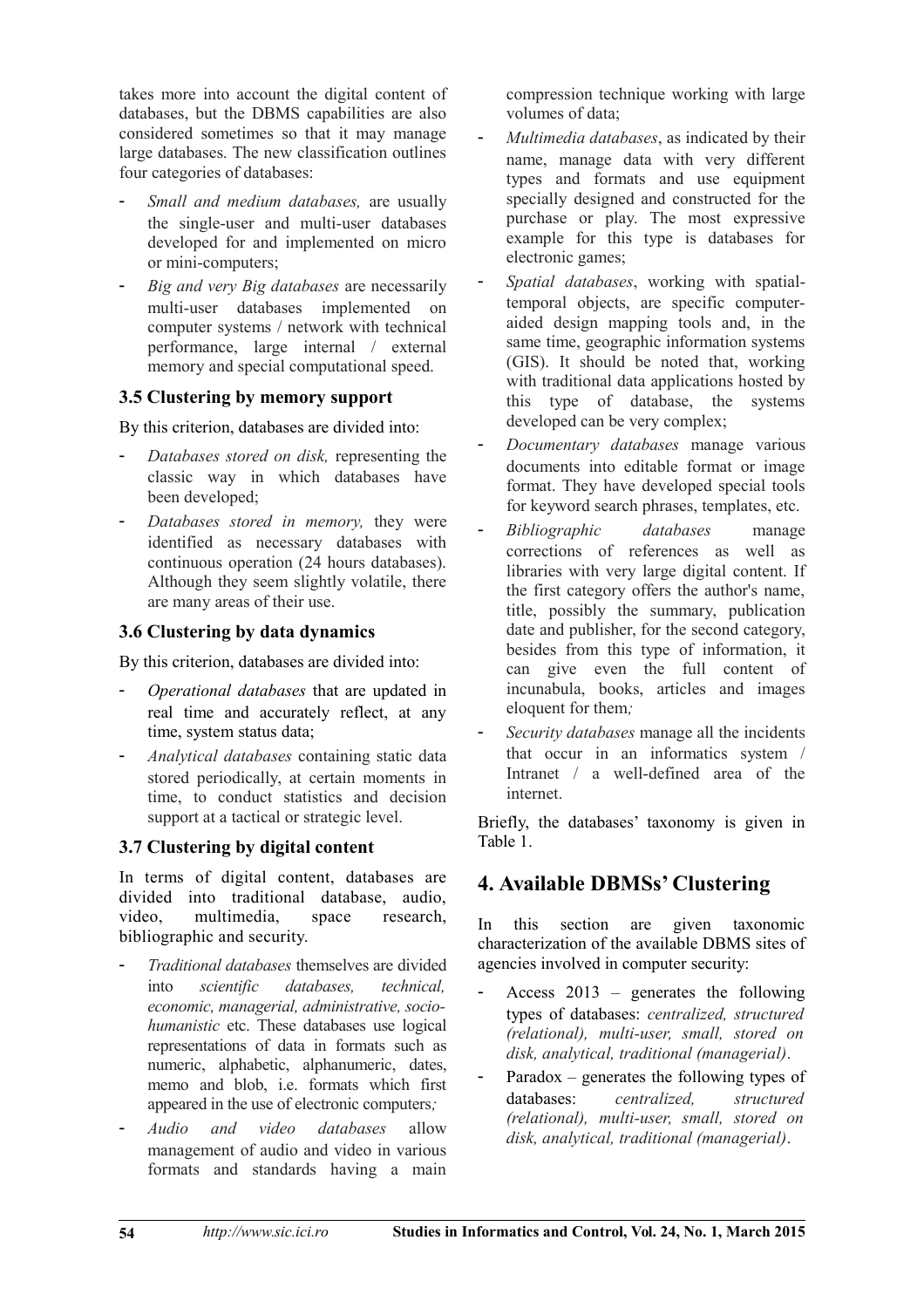| <b>Distribution</b> | <b>Structure</b>    | <b>Users</b> | <b>Size</b> | <b>Memory</b> | <b>Dynamics</b> | Content       |  |
|---------------------|---------------------|--------------|-------------|---------------|-----------------|---------------|--|
| Centralised         | Structured          | Single-user  | Small       | <b>Disk</b>   | Operational     | Traditional   |  |
| <b>Distributed</b>  | - Hierarchical      | Multi-user   | Medium      | Memory        | Analytical      | Audio         |  |
| Federative          | - Relational        |              | Big         |               |                 | Video         |  |
| Mobile              | - Object oriented   |              | Very big    |               |                 | Multimedia    |  |
|                     | Unstructured        |              |             |               |                 | Spatial       |  |
|                     | $-$ Audio $-$ video |              |             |               |                 | Documentary   |  |
|                     | - Topological       |              |             |               |                 | Bibliographic |  |
|                     | - Big data          |              |             |               |                 | Security      |  |

**Table 1.** The taxonomy of the databases

- $MySQL$  generates the following types of databases: *distributed / federative, structured (relational), multi-user, big, stored on disk, operational, traditional (technical and economic)*.
- Informix generates the following types of databases: *distributed, structured (object oriented), multi-user, big, stored on disk, operational, multimedia*.
- IMS generates the following types of databases: *centralized, structured (hierarchical), multi-user, big, stored on disk, operational, traditional (technical and economic)*.
- IDMS generates the following types of databases: *centralized, structured, (hierarchical), multi-user, big, stored on disk, operational, traditional (technical and economic)*.
- DB2 generates the following types of databases: *distributed / federative, structured (relational), multi-user, big, stored on disk, operational, traditional (technical and economic)*.
- Oracle generates the following types of databases: *distributed / federative, structured (relational), multi-user, big, stored on disk, operational, traditional (technical and economic)*.
- $GRASS$   $GIS$  generates the following types of databases: *centralized, unstructured, multi-user, big, stored on disk, operational, spatial.*

# **5. Possible Software Infrastructure**

The databases taxonomy, contained in Table 1, is used for the reduction operation on the set of available DBMSs. It offers the complex clustering, implicitly providing all the characteristics of the databases. From the study referred to DBMS sites available, it appears that they can generate almost all classes of databases.

In this section, the interest is only in databases for the acquisition of information concerning the incidents that can occur in software hardware systems from a very large geographic area. One will try to determine the necessary and sufficient characteristics of databases for the acquisition of data concerning the incidents and thus be able to drastically reduce the DBMS set that generates them.

First it should be noted that computer users not connected to the Internet are not the subject of this paper, they are assumed to be careful not to bring to their own computer / computers sources of incidents.

Users of computers connected to Internet must have security service providers that take care of the area including their computers. Accordingly, a first databases level for the purchase of information concerning the computer incidents may consist of databases belonging to Internet security providers. As it was asserted at the introduction, if these databases are running independently, each must be coupled with a superior database, hosted by a national / international organism with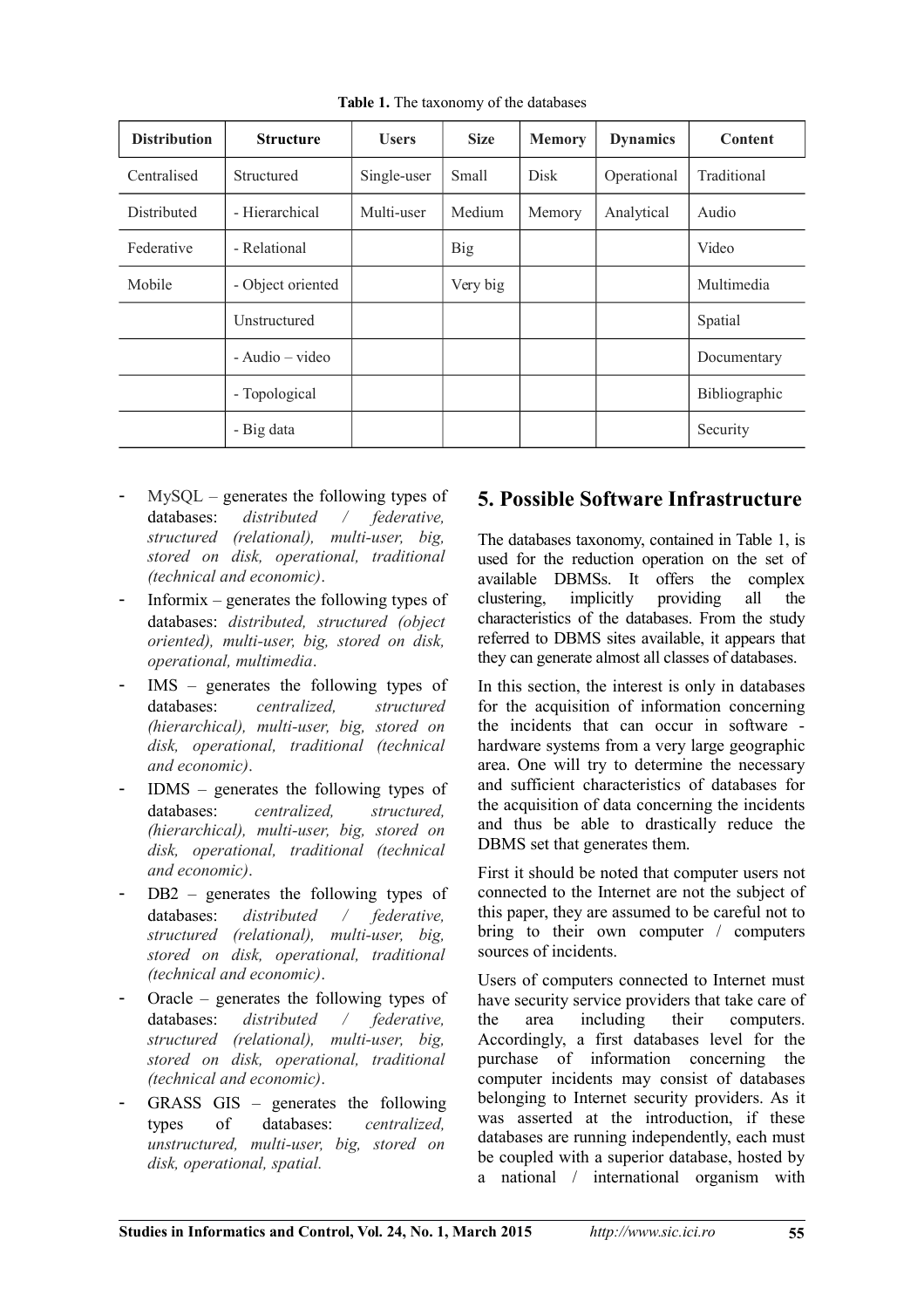attributions in cyber security that can do complex and comprehensive analysis in the meeting areas. This two level construction may be reiterated vertically any number of times.

After the analysis in terms of distribution, it can be concluded that the chosen DBMS must be able to generate a *federated* database. See Figure 1.



**Figure 1.** The federate databases

In terms of structure, it must bear in mind that any network administrator takes care of several computers linked together and that topology will clearly influence the propagation of cyber incidents in the network. On the other hand, the incoming server of the network will create a precedence relationship with the rest of the computers. Also one takes into account the fact that the upper level contains analysis indicators strongly interconnected.

Therefore, it will conclude that the database considered for recording and processing incidents must be a database that allows structuring, and it must be *relational*.

Compared to the number of users, it is obvious that the database must be *multi-user*. In terms of size, there may be several hundred databases on the first floor and a single database on a superior level. More effectively, a national system would be more rational for the system to have three levels, i.e. a basic level corresponding to the level of the Internet providers, the intermediate level corresponding with the county and the national level with maximum synthesis function, providing decision support for establishing computer security policy and instruments to sustain this policy. Do not forget that the system must be interconnected with other national systems that share information on demand or at a predetermined time interval. In conclusion, the database must be very *big*.

The support of the database will be the *disc*. This is enforced by the fact that it is working with very big volumes of current data, and must also be preserved the statistical data order in to determine the evolution of phenomena pertaining to cyber security.

At the core, the database must be *operational* and at the upper level, it must be *analytical*. This is obvious. In the first case, any delay in recording incidents will lead to erroneous decision making task. In the second case, making tactical or strategic processing may be required for the baseline to update data before launching their processing.

In terms of content, the database is a *security* database. In this class it is also a *managerial* database because it is made considering the management of cyber security assurance activities at an operational, tactical and strategic level.

Consequently, the DBMS pattern characterization vector for purchase and processing of data related to anthropic computer incidents is: *Federative, Relational, Multi-user, Very large, Disk, Analytical+ Operational, Security*.

For some presented DBMSs, in number of eleven, the reason to be removed from the set of DBMSs, which with it originally started, is that the vector of characteristics does not coincide with this pattern, pattern specific to a DBMS that are considered capable of generating databases for recording and processing cyber incidents. Through this process of elimination remains a set of DBMSs with a cardinality significant lower in comparison with the initial set.

Basically, using the Table 1 as a screen through which the available DBMSs are selected, it stands out as being eligible the following DBMSs: *MySQL* [8, 9], *DB2* [10, 11, 12] and *ORACLE* [13, 14].

In conclusion, the mathematical model's entities will have as software component these three DBMSs.

# **6. Possible Hardware Infrastructure**

The agencies are able to use and choose, as possible, the following hardware infrastructure for generating and running of those databases: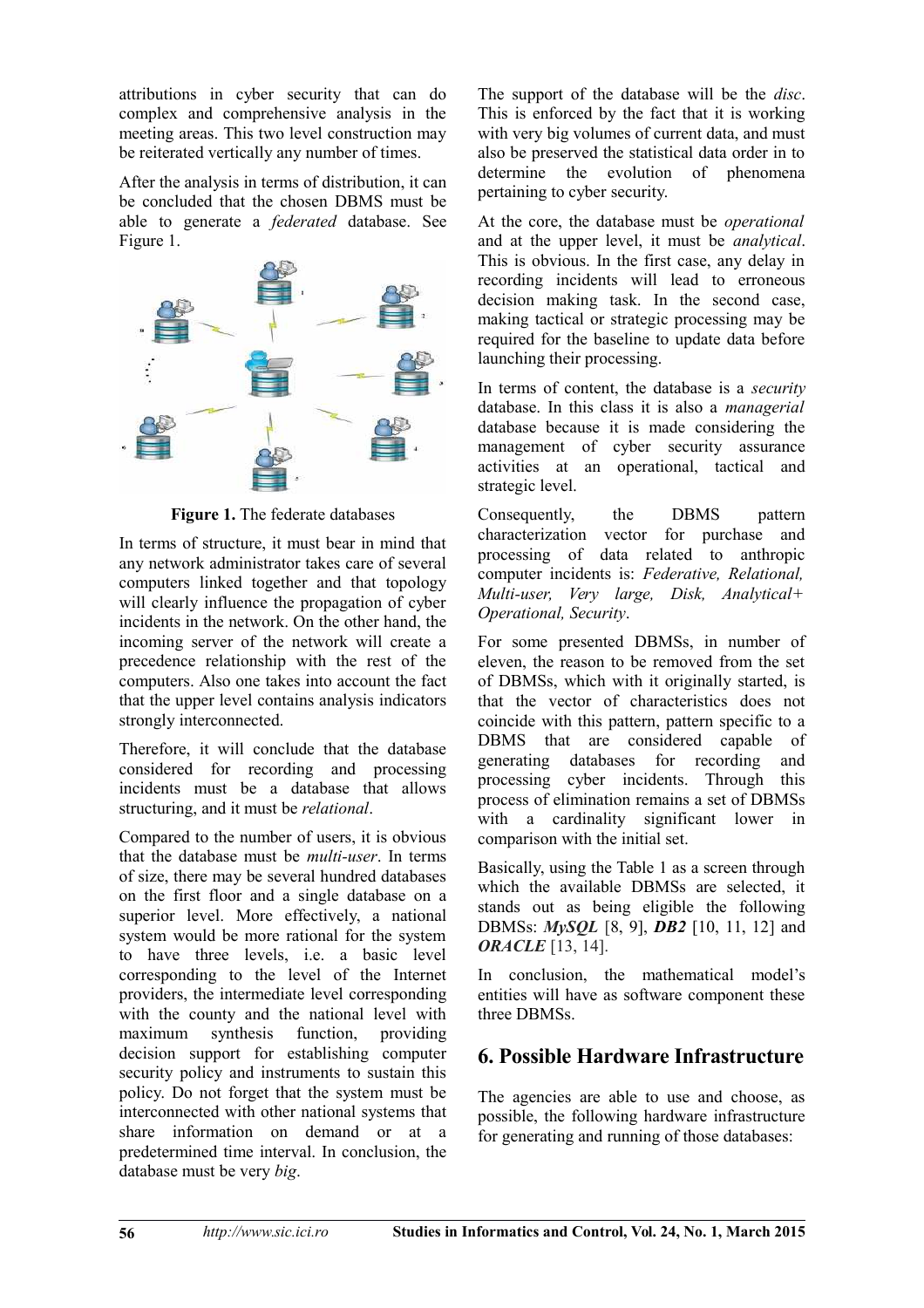*An ad-hoc network -*A server, average configured, plus 10 CORE2 EXTREME QUADCORE computers.

*A Grid site -* RO-01-ICI, integrated in the National Profile infrastructure and also in the European Grid infrastructure.

*A Cloud computing site -* SoftLayer, equipped for the use of high-performance computing, free for one month of use.

## **7. DBMSs - Hardware Couples**

It is recalled that in the previous sections were chosen as convenient three DMBS and three hardware supports considered as acceptable for building a system for cyber incidents acquisition and processing. There will therefore be nine database - hardware support pairs:

- $o(1) = MySQL Ad-hoc network,$
- $o(2)$  = MySQL Grid,
- $o(3)$  = MySQL Cloud Computing,
- $o(4)$  = DB2 Ad-hoc network,
- $o(5) = DB2 Grid,$
- $o(6) = DB2 Cloud Computing,$
- $o(7)$  = ORACLE Ad-hoc network,
- $o(8)$  = ORACLE Grid,
- $o(9)$  = ORACLE Cloud Computing.

In the language of MADM theory [15], this couples set is called the set of  $o[i]_{i=\overline{1,9}}$  objects, the model analyst's task being to determine the optimal object.

This is possible by highlighting, for the set of objects, a lot of independent features, observed, measured or computed, in relation to which it is possible to determine the optimum object. In the MADM language, these characteristics are called attributes or discriminators.

It is noted that columns in Table 1 are common to all objects and therefore can be taken directly as attributes  $a[j]_{j\equiv 1,7}$  in model. It is also known that object discrimination is intended and in terms of hardware infrastructure and so naturally another attribute  $a[j]_{j=8}$  can be added.

Pattern analyst must think how to properly assess these eight attributes for each item. First attributes takes turns and differentiate for each DBMS, thus  $7 \times 3 = 21$  sub-attributes to be taken into account in the assessment and then at

the attributes of model itself. Therefore, subattributes will be:

- $sa(1)$  = Distribution MySQL,
- $sa(2)$  = Distribution DB2,
- $sa(3)$  = Distribution Oracle,
- $sa(4)$  = Structuring MySQL,
- $sa(5)$  = Structuring DB2,
- $sa(6)$  = Structuring Oracle,
- $sa(7)$  = Number of Users MySOL,
- $sa(8)$  = Number of Users DB2,
- $sa(9)$  = Number of Users Oracle,
- $sa(10)$  = Size of Digital Content MySQL,
- $sa(11)$  = Size of Digital Content DB2,
- $sa(12)$  = Size of Digital Content Oracle,
- $sa(13)$  = Storage mode MySQL,
- $sa(14)$  = Storage mode DB2,
- $sa(15)$  = Storage mode Oracle,
- $sa(16)$  = Dynamics MySOL,
- $sa(17)$  = Dynamics DB2,
- $sa(18)$  = Dynamics Oracle,
- $sa(19)$  = Digital Content MySOL,
- $sa(20)$  = Digital Content DB2,
- $sa(21)$  = Digital Content Oracle.

One can observe that there have been determined the names of the lines and columns of a matrix called the decisional matrix  $oa[i, j]_{i=\overline{1,9}, j=\overline{1,8}}$  and the computing base was established for the first 7 attributes, the  $8<sup>th</sup>$ attribute being directly evaluated.

Next, the values for each entity of this decisional matrix will be given. This will be done in three steps:

- a. It will be appreciated the valence note to produce and manage a database with features given conform with taxonomy,
- b. It will be appreciated the valence note to produce and manage a database in terms of exploitation using the 3 chosen to support hardware,
- c. The decision matrix notes are filled in with other data related to the so-called decisionmaking context for the attributes: variation limits, weights and the criterion of the optimal (i.e. min or max).

Thus, for the chosen DBMSs, the valence notes, expressing the characteristics listed in conformity with the taxonomy, are: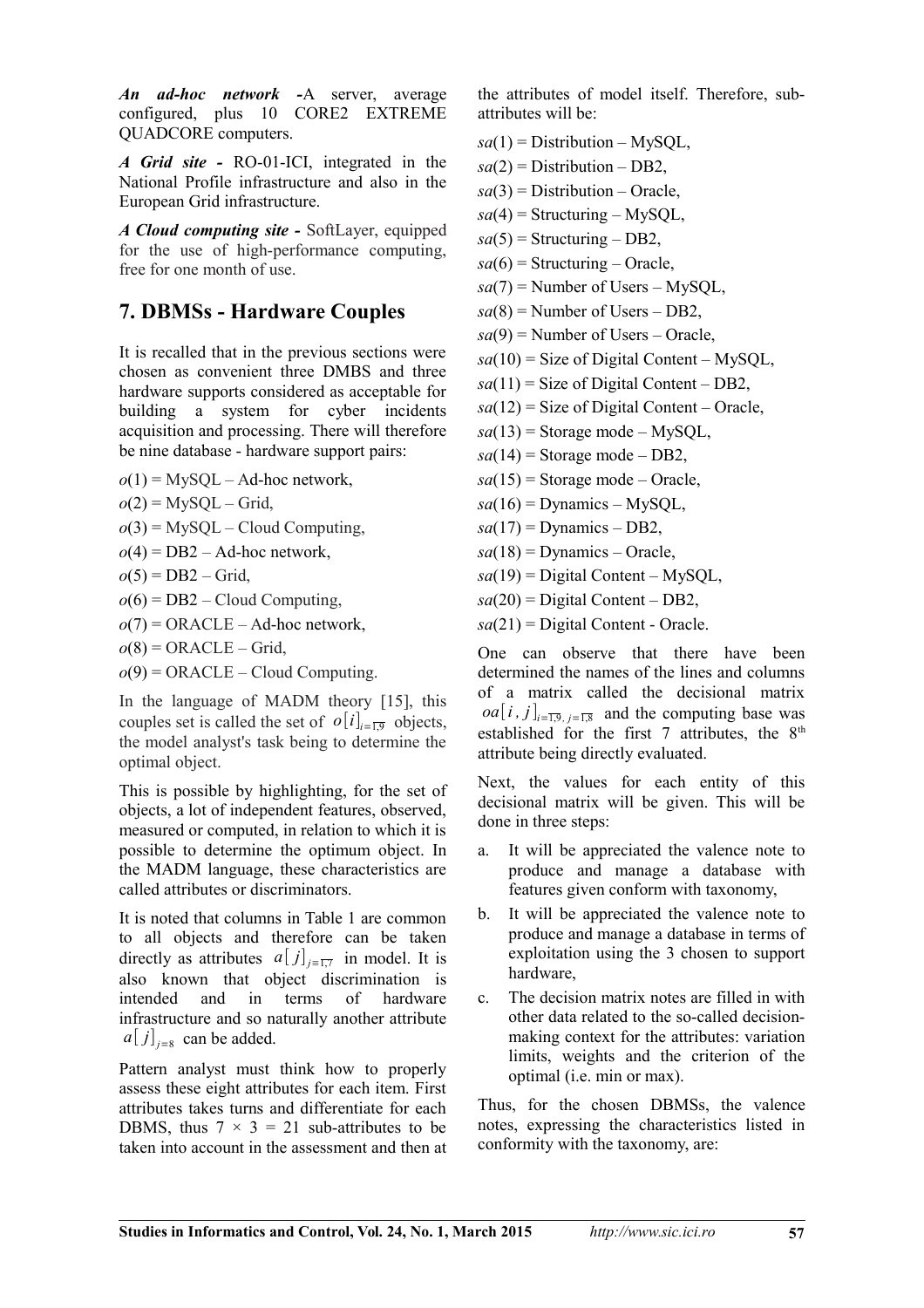- Compared to the distribution, in order to build a federated database, one can say that the valence to produce and manage a database thus can be noted as  $MySQL = 8$ ,  $DB2 = 10$ , Oracle = 9;
- Compared to the structure, in order to build a relational database, it can be appreciated that the valence to produce and manage a database thus can be noted as  $MySQL = 9$ ,  $DB2 = 10$ , Oracle = 10;
- Compared to the number of users, in order to build a multi-user database, it can be appreciated that the valence to produce and manage a database thus can be noted as  $MySQL = 9$ ,  $DB2 = 9$ ,  $Oracle = 10$ ;
- Compared to the size of digital content, in order to build a very large database, it can be appreciated that the valence to produce and manage a database thus can be noted as  $MvSOL = 9$ ,  $DB2 = 9$ ,  $Oracle = 10$ ;
- Compared to the storage on magnetic media, in order to build a database on disk, one can say that the valence to produce and manage such a database in addition the fast access to high capacity disks can be noted as  $MvSOL = 9$ ,  $DB2 = 10$ ,  $Oracle = 9$ ;
- Compared to dynamic data management, in order to build a database that is both operational and analytical, one can say that valence to produce and manage a database thus can be noted as  $MySQL = 9$ ,  $DB2 =$ 10, Oracle =  $10$ ;
- Compared to digital content, in order to build a database for security management, one can say that valence to produce and manage a database thus can be noted as  $MySQL = 9$ ,  $DB2 = 10$ ,  $Oracle = 10$ .

In order to produce and manage a database performing in terms of good exploitation, the use of the 3 chosen supporting hardware is assessed like in following:

- Any database hosted by the ad-hoc network will be awarded 8 points;
- Any database hosted by Grid or Cloud computing will be awarded 10 points.

Taking into account the obtained marks for each attribute and renumbering, we get the decisional matrix  $oa[i, j]_{i=\overline{1,9}, j=\overline{1,8}}$ , contained in Table 3. The lines and columns of this matrix are indexed by  $a[j]_{j=\overline{1,8}}$  and respectively by  $o[i]_{i=\overline{1,9}}$ . In this table, beside the decisional matrix, for the attributes there are also

highlighted: the variation limits *Lo* and *Up* (in this case, grades from 1 to 10), the absolute weights  $W$  (real numbers from 0 to 1) and the considered sense in optimization (*m* = minimum or  $M =$  maximum). In this context, the decisional matrix is complete and consistent [16]. Also, the matrix contains the vectors needed for solving using TOPSIS method i.e.  $o^+$ ,  $o^-$ ,  $d^+$ ,  $d^-$  and  $eval\_o[i]_{i=1,9}$ .

## **8. Solving with TOPSIS Method**

One chooses, as a method of solving the multiattribute decision problem, the TOPSIS method (Technique for Order Preference by Similarity to Ideal Solution).

The method is based on computing of the distance between the model objects and two *ideal* points. The first point, called *ideal+* and marked  $o^+$ , is an ideal object characterized by attributes with values defined by  $a^{\dagger}[j] = \max_{i \in \overline{\mathbb{Z}}}\text{oa}[i, j]$  for those  $j \in \overline{1, j}$  that *i*=1,*i* denotes a maximum attribute, or with values defined by  $a^{\dagger}[j] = \min_{i} oa[i, j]$  for those *i*=1,*i*  $j \in \overline{1, j}$  that denotes a minimum attribute. The second point, called *ideal*- and marked  $o^{\dagger}$ , is an ideal object characterized by attributes with values defined by  $a^{\dagger}[j] = \min_{i=1,i} o a[i, j]$  for those  $j \in 1, j$  that denotes a maximum attribute or with  $a^{\dagger}[j] = \max_{i=\overline{1,i}} oa[i, j]$  for those  $j \in \overline{1, j}$  that denotes a minimum attribute. In the opinion of the method's authors, the distance taken into account must be the one derived from L2 norm, the Euclidean distance, which gives a better measure in calculating the distances. The optimal solution is given by the object which is at the lowest distance away from the positive ideal point and, at the same time, at the highest distance away from the negative ideal point. The indicator expressing, for every object, the mix of those distances is called *merit* and computed by a formula that ensures that it takes values between 0 and 1. All the *i* merits are recorded in the vector (*eval*  $o[i]$ )<sub>*i*= $\overline{1}$ </sub> that will highlight, taking into account the maximum of its elements, the optimal object / objects.

1st step: It consists in applying the weights of the attributes to the corresponding elements of the objects-attributes matrix:

$$
oa[i, j] = oa[i, j] \cdot w[j] \quad (\forall) i = \overline{1, i}, j = \overline{1, j}.
$$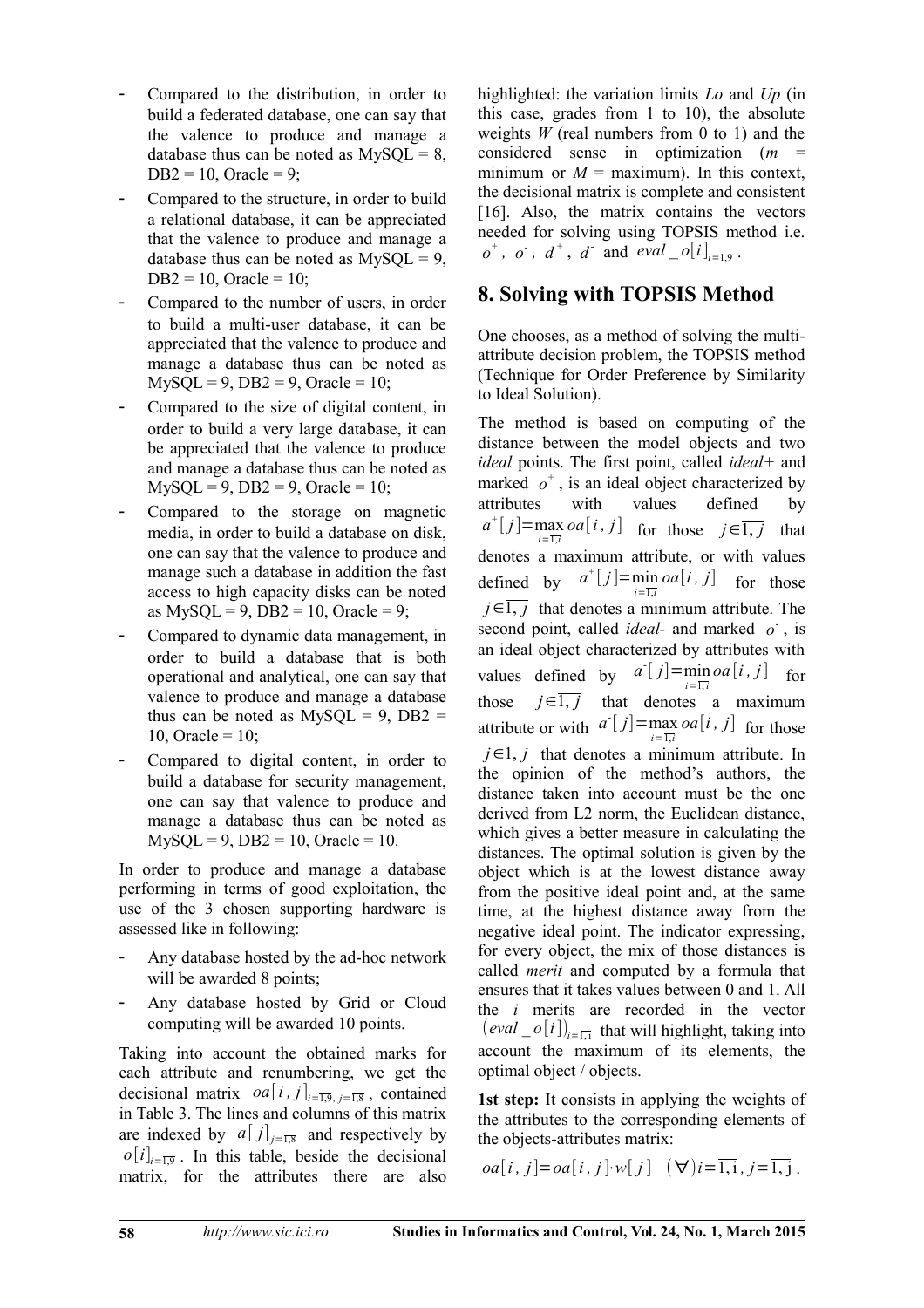But in this case this step is not performed because the model was not given absolute weights (importance) of the attributes.

2nd step: Because the model contains only maximum attributes, the attributes vectors, characterizing the ideal points, are computed by the formulas:

$$
a^+[j] = \max_{i=\overline{1,1}} oa[i,j] \text{ for } j=\overline{1,j},
$$
  
 
$$
a^+[j] = \min_{i=\overline{1,1}} oa[i,j] \text{ for } j=\overline{1,j}.
$$

By computing, one obtains  $a^{\dagger}[j]_{j=\overline{1,8}}=(10,$ 10, 10, 10, 10, 10, 10) and  $a^{\dagger} [j]_{j=\overline{1,8}} = (8,$ 9, 9, 9, 9, 9, 9, 8), which will characterize the imaginary objects  $o^+$  and  $o^-$ .

**3rd step:** For each  $i \in [1, i]$ , the Euclidean distance between  $o_i$  and  $o^+$  respectively  $o^$ is determined in  $\mathfrak{R}^j$  by the formulas:

$$
d^{+}[i] = \left(\sum_{j=1}^{j} \left(oa[i, j] - a^{+}[j]\right)^{2}\right)^{1/2},
$$
  

$$
d^{-}[i] = \left(\sum_{j=1}^{j} \left(oa[i, j] - a^{-}[j]\right)^{2}\right)^{1/2}.
$$

By computing, one obtains  $d^{\dagger}[i]_{i=\overline{1,9}} = (3.74,$ 3.16, 3.16, 2.44, 1.41, 1.41, 2.44, 1.41, 1.41) and  $d^{\dagger}[i]_{i=\overline{1,9}} = (0, 2.24, 2, 2.82, 3.46, 3.46, ...)$ 2.44, 3.16, 3.16).

**4th step:** Perform evaluation of the function which gives the objects merits

$$
eval_o[i] = \frac{d^{\cdot}[i]}{d^{\cdot}[i] + d^{\cdot}[i]}, \ \ (\forall\,)i = \overline{1,i} \ .
$$

By computing, one obtains  $\left(\frac{eval_o[i]}{i}\right)_{i=\overline{1,9}} = (0, 1)$ 0.41, 0.39, 0.54, 0.71, 0.71, 0.50, 0.69, 0.69).

**5th step:** The decision matrix is filled with the TOPSIS algorithm's computing results, see Table 3. The optimal objects are highlighted through the analysis of the vector of merits.

In this case one notices that the biggest merits are those of the *o*[5] and *o*[6] objects, therefore they are optimal. At the first trial, any of them can be chosen for implementation.

**6th step:** If the optimal decision-making context extends with new attributes, the unique optimum can appear.

In this case, the decisional context is extended with a new attribute, the operating costs of the federated databases:

**Table 2**. The final solution

| Operating costs of the database (Lei/month) |                            |  |  |  |  |  |  |
|---------------------------------------------|----------------------------|--|--|--|--|--|--|
| $o5=DB2-Grid$                               | $o_6$ =DB2-Cloud computing |  |  |  |  |  |  |
| 1000                                        | 950                        |  |  |  |  |  |  |

Consequently, the DB2 database which runs on Cloud Computing is the desired optimum.

#### **9. Conclusions**

The novelty and originality of the method for determining the optimal torque software infrastructure - hardware infrastructure for the acquisition and processing of data related to computer anthropic incidents produced by using cyber weapons are judged according to research in the border areas that it approaches. Its complexity is related to the complexity of

**Table 3**. Decisional matrix in standard work format

| $\mathbf 0$    |   |              |    |     | O <sub>I</sub> | O <sub>2</sub> | O <sub>3</sub> | 04   | O <sub>5</sub> | 06   | 07   | 08   | 09   | $o^*$ | $\overline{O}$ |
|----------------|---|--------------|----|-----|----------------|----------------|----------------|------|----------------|------|------|------|------|-------|----------------|
| Ą              | W | Lo           | Up | m/M |                |                |                |      |                |      |      |      |      |       |                |
| a <sub>I</sub> |   | 1            | 10 | M   | 8              | 8              | 8              | 10   | 10             | 10   | 9    | 9    | 9    | 10    | 8              |
| a <sub>2</sub> |   | 1            | 10 | M   | 9              | 9              | 9              | 10   | 10             | 10   | 10   | 10   | 10   | 10    | 9              |
| $a_3$          |   | 1            | 10 | M   | 9              | 9              | 9              | 9    | 9              | 9    | 10   | 10   | 10   | 10    | 9              |
| $a_4$          |   | 1            | 10 | M   | 9              | 9              | 9              | 9    | 9              | 9    | 10   | 10   | 10   | 10    | 9              |
| a <sub>5</sub> |   | 1            | 10 | M   | 9              | 9              | 9              | 10   | 10             | 10   | 9    | 9    | 9    | 10    | 9              |
| a <sub>6</sub> |   | $\mathbf{1}$ | 10 | M   | 9              | 9              | 9              | 10   | 10             | 10   | 10   | 10   | 10   | 10    | 9              |
| a <sub>7</sub> |   | 1            | 10 | M   | 9              | 9              | 9              | 10   | 10             | 10   | 10   | 10   | 10   | 10    | 9              |
| a <sub>s</sub> |   | 1            | 10 | M   | 8              | 10             | 10             | 8    | 10             | 10   | 8    | 10   | 10   | 10    | 8              |
| $d^+$          |   |              |    |     | 3.74           | 3.16           | 3.16           | 2.44 | 1.41           | 1.41 | 2.44 | 1.41 | 1.41 |       |                |
| $d^{\dagger}$  |   |              |    |     | $\bf{0}$       | 2.24           | $\mathbf{2}$   | 2.82 | 3.46           | 3.46 | 2.44 | 3.16 | 3.16 |       |                |
| eval           |   |              |    |     | $\bf{0}$       | 0.41           | 0.39           | 0.54 | 0.71           | 0.71 | 0.50 | 0.69 | 0.69 |       |                |